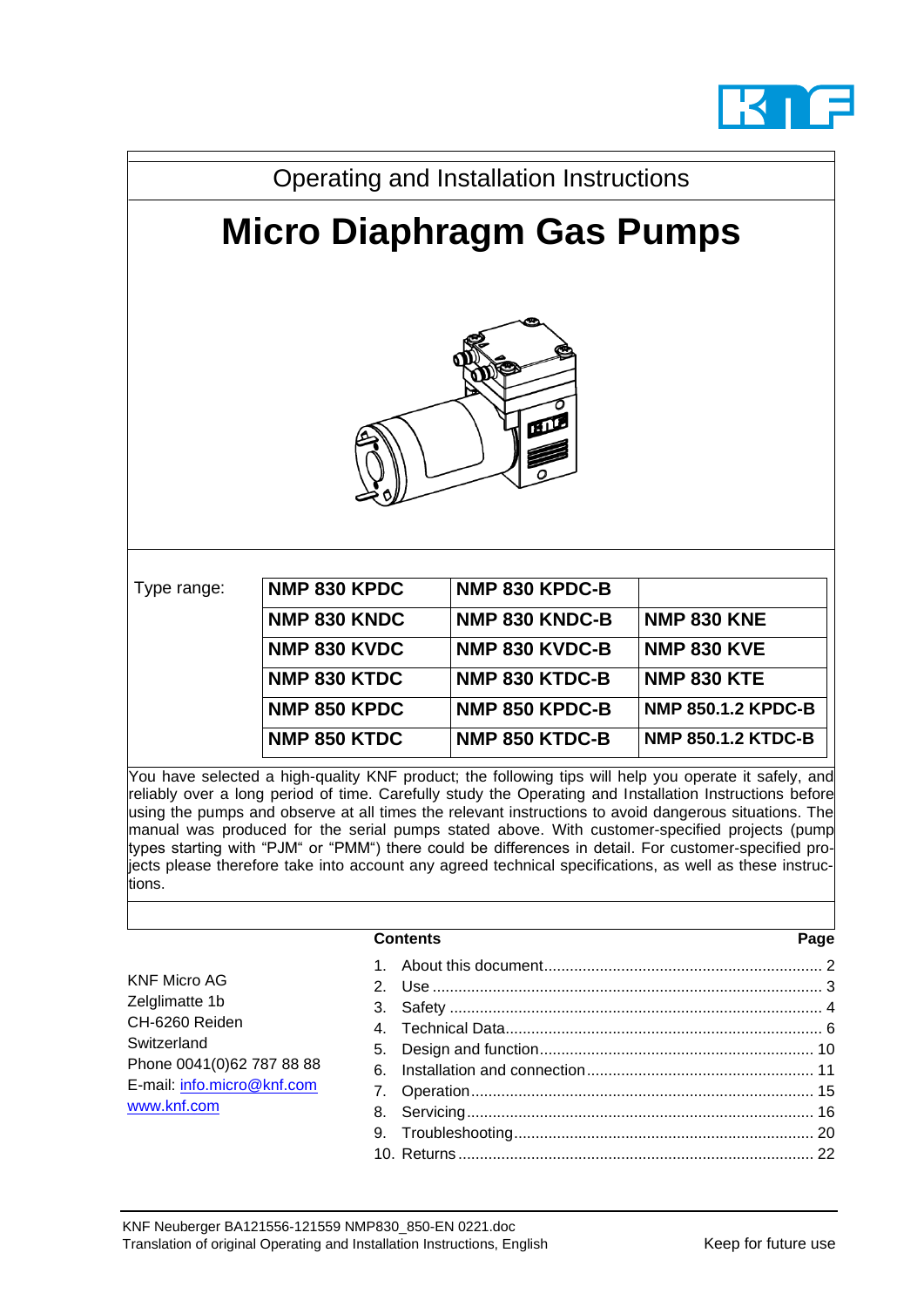# <span id="page-1-0"></span>**1. About this document**

## **1.1. Using the Operating and Installation Instructions**

The Operating and Installation Instructions are part of the pump.

➔ Pass on the Operating and Installation Instructions to the next owner.

Customer-specific project pumps (pump models which begin with "PJ", "PM", "PJM" or "PMM") may differ from the Operating and Installation Instructions. Project pumps

> $\rightarrow$  For project pumps, also observe the agreed upon specifications.

## **1.2. Symbols and markings**

**Warning**



A danger warning is located here.

Possible consequences of a failure to observe the warning are specified here. The signal word, e.g. Warning, indicates the danger level.

**→** Measures for avoiding the danger and its consequences are specified here.

#### **Danger levels**

| Signal word    | Meaning                                         | Consequences if not observed                                               |
|----------------|-------------------------------------------------|----------------------------------------------------------------------------|
| <b>DANGER</b>  | warns of immedia-<br>te danger                  | Death or serious injuries<br>and/or serious damage are the<br>consequence. |
| <b>WARNING</b> | warns of possible<br>danger                     | Death or serious injuries<br>and/or serious damage are<br>possible.        |
| <b>CAUTION</b> | warns of a possibly<br>dangerous situa-<br>tion | Minor injuries or damage are<br>possible.                                  |

*Tab. 1*

## **Other information and symbols**

- ➔ An activity to be carried out (a step) is specified here.
- 1. The first step of an activity to be carried out is specified here. Additional, consecutively numbered steps follow.
- This symbol refers to important information. Ť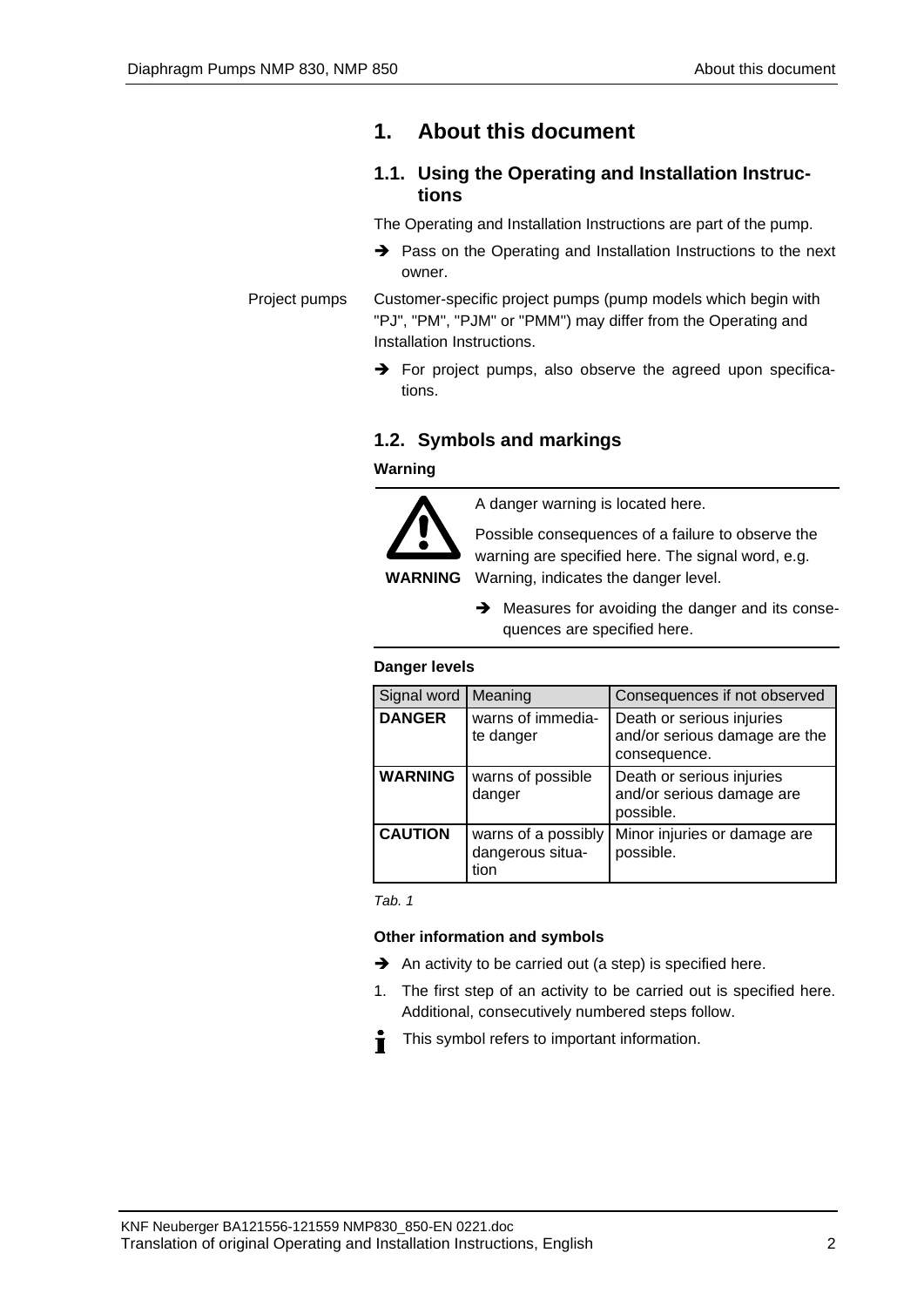# <span id="page-2-0"></span>**2. Use**

## **2.1. Proper use**

The pumps are exclusively intended for transferring gases.

#### **Owner's responsibility**

| Operating parameters and<br>conditions | Only install and operate the pumps under the operating parameters<br>and conditions described in Chapter 4, Technical data.                   |  |
|----------------------------------------|-----------------------------------------------------------------------------------------------------------------------------------------------|--|
|                                        | Only complete pumps may be taken into service.                                                                                                |  |
|                                        | Make sure that the installation location is dry and the pump is<br>protected against rain, splash, hose and drip water.                       |  |
| Requirements for<br>transferred medium | Before using a medium, check whether the medium can be trans-<br>ferred danger-free in the specific application case.                         |  |
|                                        | Before using a medium, check the compatibility of the materials of<br>the pump head, pump housing, diaphragms, and valves with the<br>medium. |  |
|                                        | Only transfer gases which remain stable under the pressures and<br>temperatures occurring in the pump.                                        |  |
|                                        | 2.2. Improper use                                                                                                                             |  |
|                                        | The pumps may not be operated in an explosive atmosphere.                                                                                     |  |
|                                        | The pumps are not suitable for transferring dusts.                                                                                            |  |
|                                        | The pumps are not suitable for transferring vapors and liquids.                                                                               |  |
|                                        | The puppe must not be used to exacts vecuum and overspecuse                                                                                   |  |

The pumps must not be used to create vacuum and overpressure simultaneously.

An overpressure must not be applied to the suction side of the pump.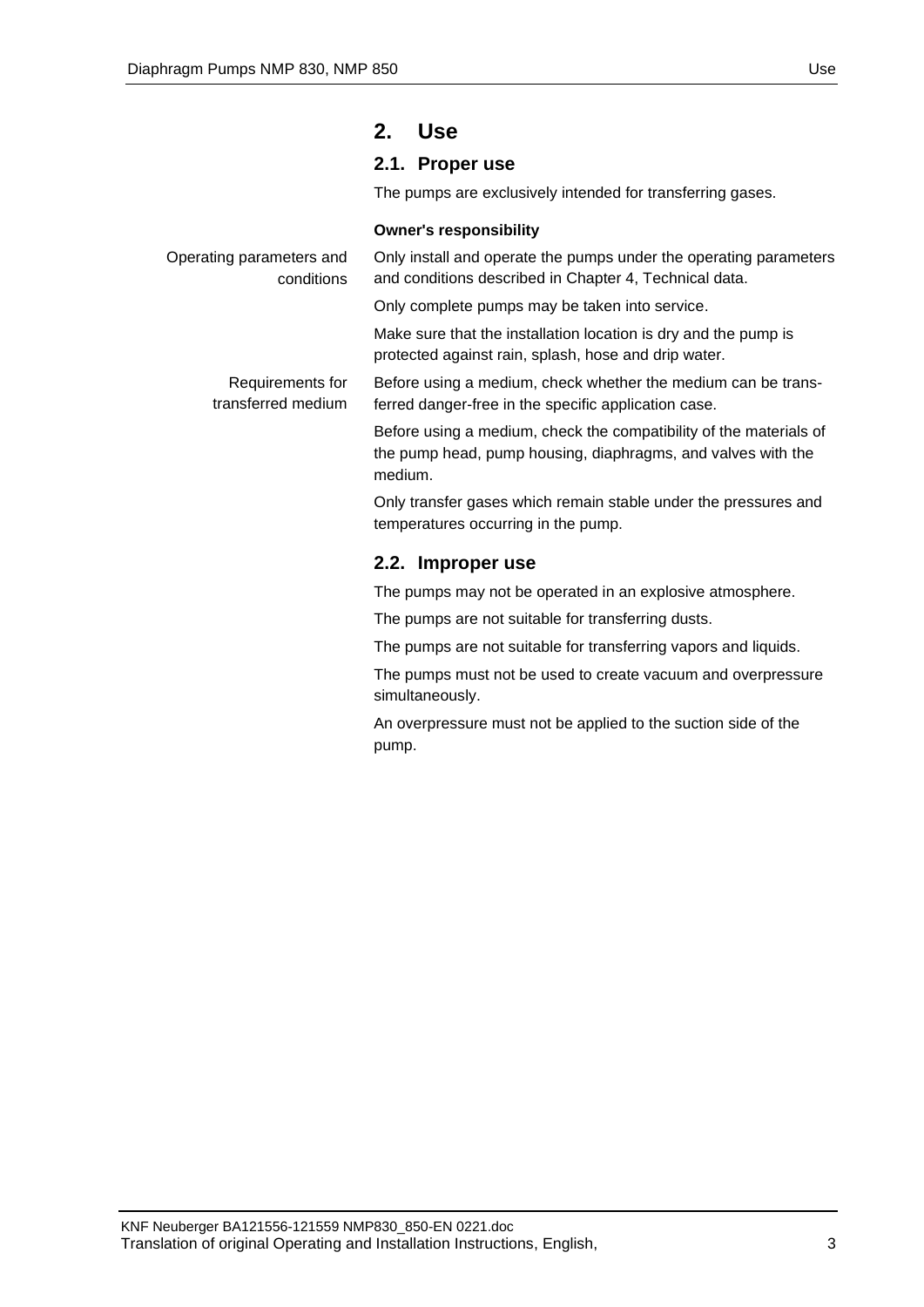## <span id="page-3-0"></span>**3. Safety**

Note the safety precautions in Chapters 6*. Installation and*  Ť *connection,* and 7*. Operation*.

The pumps are built according to the generally recognized rules of technology and in accordance with the occupational safety and accident prevention regulations. Nevertheless, dangers can result during their use which lead to injuries to the user or others, or to damage to the pump or other property. Only use the pumps when they are in a good technical and proper working order, in accordance with their intended use, observing the safety advice within the Operating and Installation Instructions, at all times. Make sure that only trained and instructed personnel or specially trained personnel work on the pumps. This especially applies to assembly, connection and servicing work. Make sure that the personnel has read and understood the Operating and Installation Instructions, and in particular the "Safety" chapter. Observe the accident prevention and safety regulations when performing any work on the pump and during operation. When transferring dangerous media, observe the safety regulations when handling these media. Be aware that the pumps are not designed to be explosion-proof. Make sure the temperature of the medium is always sufficiently below the ignition temperature of the medium, to avoid ignition or explosion. This also applies for unusual operational situations. Note that the temperature of the medium increases when the pump compresses the medium. Hence, make sure the temperature of the medium is sufficiently below the ignition temperature of the medium, even when it is compressed to the maximum permissible operating pressure of the pump. If necessary, consider any external sources of energy, such as radiation, that may add heat to the medium. In case of doubt, consult the KNF customer service. Store all replacement parts in a protected manner and dispose of them properly in accordance with the applicable environmental protection regulations. Observe the respective national and international regulations. This especially applies to parts contaminated with toxic substances. For the purposes of the Machinery Directive 2006/42/EC, pumps are "partly completed machinery," and are therefore to be regarded as not ready for use. Partly completed machinery may not be commissioned until such time as it has been determined that the machine in which the partly completed machinery is to be assembled is in conformity with the provisions of the Machinery Personnel Working in a safetyconscious manner Handling dangerous media Handling combustible media Environmental protection EC Directives / Standards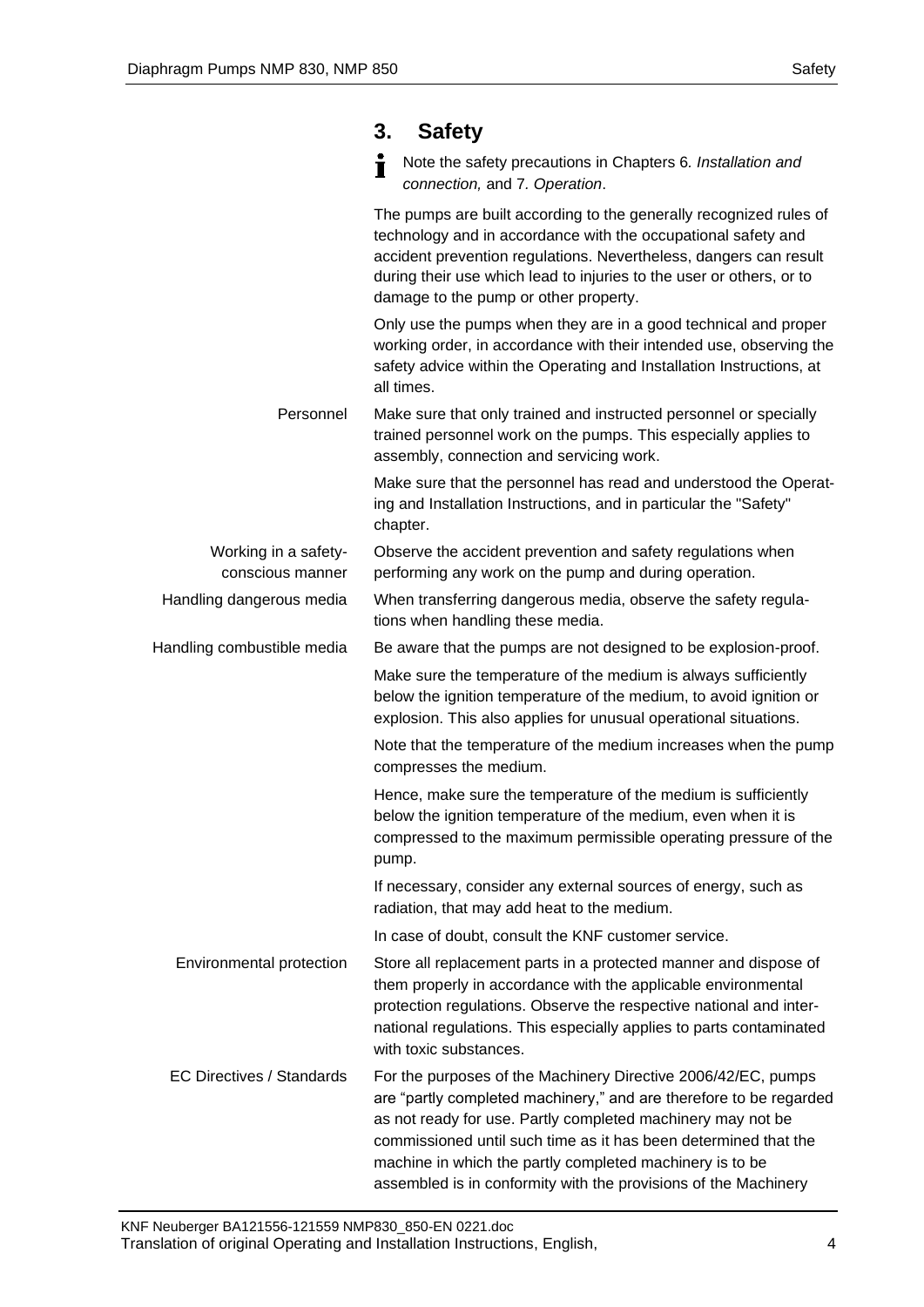Directive 2006/42/EC. The following essential requirements of Annex I of Directive 2006/42/EC (general principles) are applied and observed:

- − General Principles No. 1
- − No. 1.1.2. / 1.1.3. / 1.3.1. / 1.3.3. / 1.3.4. / 1.4.1. / 1.5.1.\* / 1.5.2.\* / 1.5.8. / 1.5.9. / 1.7.4. / 1.7.4.1. / 1.7.4.3. *(\* only for pump type NMP 830 K\_E)*

As these partly completed machinery are OEM-models the power supplies and the equipment for disconnecting and switching-off the partly completed machinery respectively have to be considered when mounting as well as over-current and overload protective gear.

In addition a protection against mechanical parts in motion and hot parts, if existing, has to be provided when mounting.

 $\epsilon$ 

The pumps conform to the Directive 2011/65/EU (RoHS2).

The pumps conform to the EC Directive 2004/108/EC concerning Electromagnetic Compatibility.

The following harmonized standards have been used:

| <b>NMP 830 K E</b> | NMP 830 K DC<br><b>NMP 850 K DC</b> | NMP 830 K DCB<br>NMP 850 K DCB<br>NMP 850.1.2 K DCB |
|--------------------|-------------------------------------|-----------------------------------------------------|
| DIN EN 55014-1/2   | DIN EN 55014-1/2                    | <b>DIN EN 55014-1</b>                               |
| DIN EN 61000-3-2/3 | DIN EN 60034-1                      | DIN EN 61000-6-2                                    |
| DIN EN 60335-1     | DIN EN 61000-6-1/2                  |                                                     |

*Tab. 2*

#### Customer service and repairs

Only have repairs to the pumps carried out by the KNF Customer Service responsible.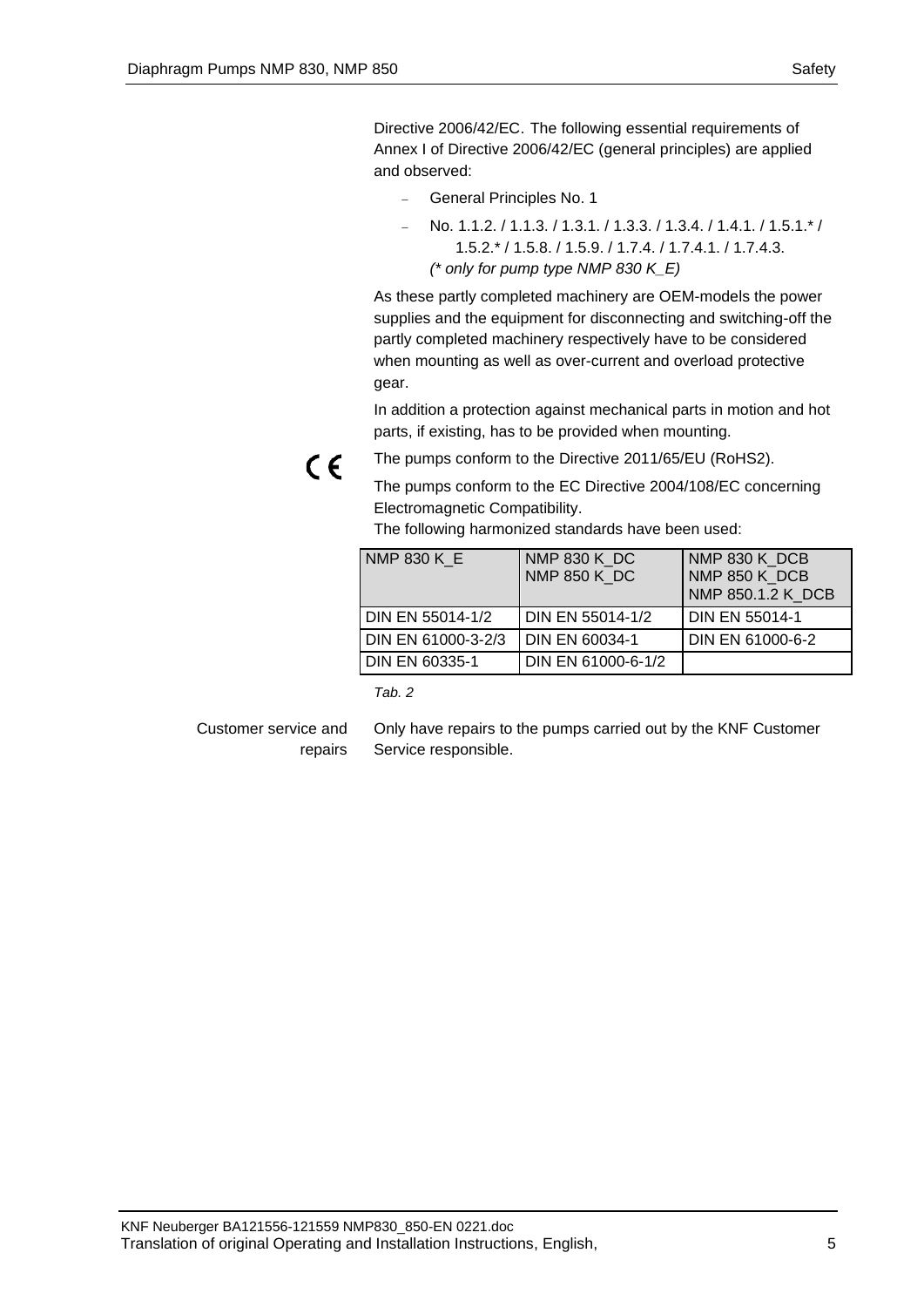# <span id="page-5-0"></span>**4. Technical Data**

## **Pump materials**

NMP 830 KPDC, NMP 830 KPDC-B

| Assembly                       | <b>Material</b> |
|--------------------------------|-----------------|
| Head plate; intermediate plate | <b>PPS</b>      |
| Housing                        | PA-GF50         |
| Valve plate                    | <b>EPDM</b>     |
| O-ring                         | <b>EPDM</b>     |
| Diaphragm                      | EPDM            |

*Tab. 3*

#### NMP 830 KNDC, NMP 830 KNDC-B

#### NMP 830 KNE

| Assembly                       | Material   |
|--------------------------------|------------|
| Head plate; intermediate plate | <b>PPS</b> |
| Housing                        | PA-GF50    |
| Valve plate                    | СR         |
| $O$ -ring                      | <b>NBR</b> |
| Diaphragm                      | EPDM       |

*Tab. 4*

#### NMP 850 KPDC, NMP 850 KPDC-B

#### NMP850.1.2 KPDC-B

| Assembly                       | Material     |
|--------------------------------|--------------|
| Head plate; intermediate plate | <b>PPS</b>   |
| Housing                        | PA-GF50      |
| Valve plate                    | <b>LEPDM</b> |
| Diaphragm                      | l EPDM       |

*Tab. 5*

#### NMP 830 KVDC, NMP 830 KVDC-B

#### NMP 830 KVE

| Assembly                       | Material   |
|--------------------------------|------------|
| Head plate; intermediate plate | <b>PPS</b> |
| Housing                        | PA-GF50    |
| Valve plate                    | <b>FPM</b> |
| $O$ -ring                      | <b>FPM</b> |
| Diaphragm                      | <b>FPM</b> |

*Tab. 6*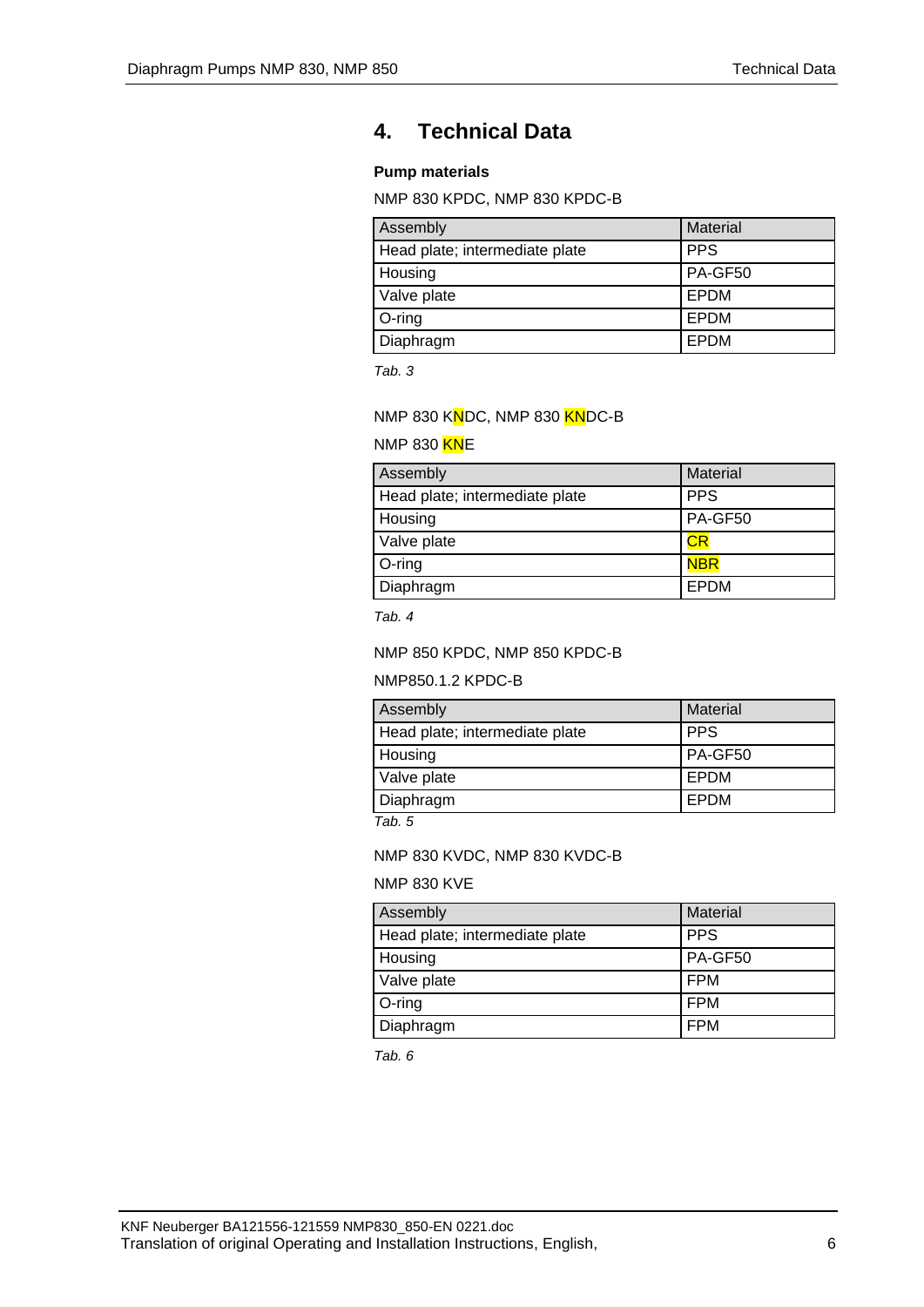## NMP 830 KTDC, NMP 830 KTDC-B NMP 850 KTDC, NMP 850 KTDC-B NMP 850 KTE, NMP 850.1.2 KTDC-B

| Assembly                       | Material           |  |
|--------------------------------|--------------------|--|
| Head plate; intermediate plate | <b>PPS</b>         |  |
| Housing                        | PA-GF50            |  |
| Valve plate                    | <b>IFFPM</b>       |  |
| $O$ -ring                      | l FPM              |  |
| Diaphragm                      | <b>PTFE</b> coated |  |

*Tab. 7*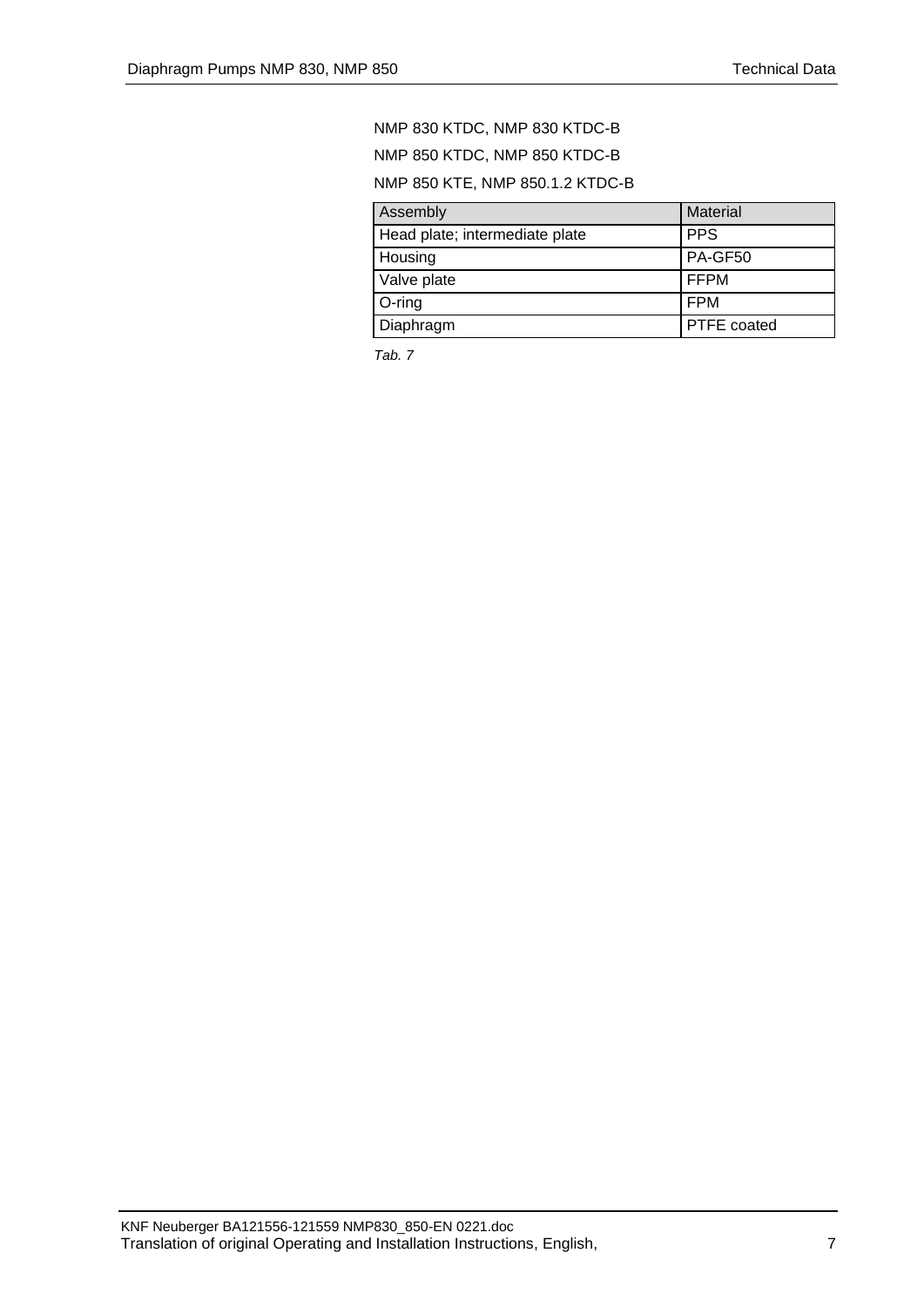| Pump type          | Delivery rate at<br>atm. pressure<br>$[1/min]^*$ | Max. permissible<br>operating pressure<br>[bar g] | Ultimate vacuum<br>[mbar abs.] |
|--------------------|--------------------------------------------------|---------------------------------------------------|--------------------------------|
| <b>NMP 830 KNE</b> | 1.8                                              |                                                   | 250                            |
| <b>NMP 830 KVE</b> |                                                  |                                                   |                                |
| <b>NMP 830 KTE</b> | 1.6                                              |                                                   | 310                            |
| NMP 830 KPDC       | 3.1                                              | 1                                                 |                                |
| NMP 830 KNDC       |                                                  |                                                   | 250                            |
| NMP 830 KVDC       | 2.7                                              |                                                   |                                |
| NMP 830 KTDC       | 2.6                                              |                                                   | 350                            |
| NMP 830 KNDC-B     | 2.5                                              | 1.4                                               | 240                            |
| NMP 830 KVDC-B     | 2.1                                              |                                                   |                                |
| NMP 830 KTDC-B     |                                                  | 1.3                                               | 330                            |
| NMP 850 KPDC       | 4.5                                              |                                                   | 230                            |
| NMP 850 KTDC       | 3.9                                              |                                                   | 300                            |
| NMP 850 KPDC-B     | 4.2                                              | 1.5                                               | 230                            |
| NMP 850 KVDC-B     | 3.5                                              |                                                   | 300                            |
| NMP 850.1.2 KPDC-B | 8                                                |                                                   | 230                            |
| NMP 850.1.2 KTDC-B | 6                                                |                                                   | 300                            |

#### **Pneumatic values**

*Tab. 8 \* Liters in standard state (1,013 mbar)*

#### **Electrical data**

| <b>Parameter</b> | Value          |
|------------------|----------------|
| Electrical data  | See type plate |

*Tab. 9*

#### **Dimensions**

| Pump type           | Dimensions [L x W x H]   |
|---------------------|--------------------------|
| <b>NMP 830 E</b>    | approx. 98 x 56 x 66     |
| <b>NMP 830 DC</b>   | approx. 76 x 30,5 x 51   |
| <b>NMP 830 DC-B</b> | approx. 63.5 x 54x 66    |
| <b>NMP 850 DC</b>   | approx. 80.5 x 38 x 54   |
| <b>NMP 850 DC-B</b> | approx. 76.5 x 54 x 69.5 |
| NMP 850.1.2 DC-B    | approx. 143 x 76 x 59    |

*Tab. 10*

#### **Weight**

| Pump type         | Weight [kg]   |
|-------------------|---------------|
| <b>NMP 830 E</b>  | approx. 0.590 |
| <b>NMP 830 DC</b> | approx. 0.195 |
| NMP 830 DC-B      | approx. 0.270 |
| <b>NMP 850 DC</b> | approx. 0.210 |
| NMP 850 DC-B      | approx. 0.360 |
| NMP 850.1.2 DC-B  | approx. 0.430 |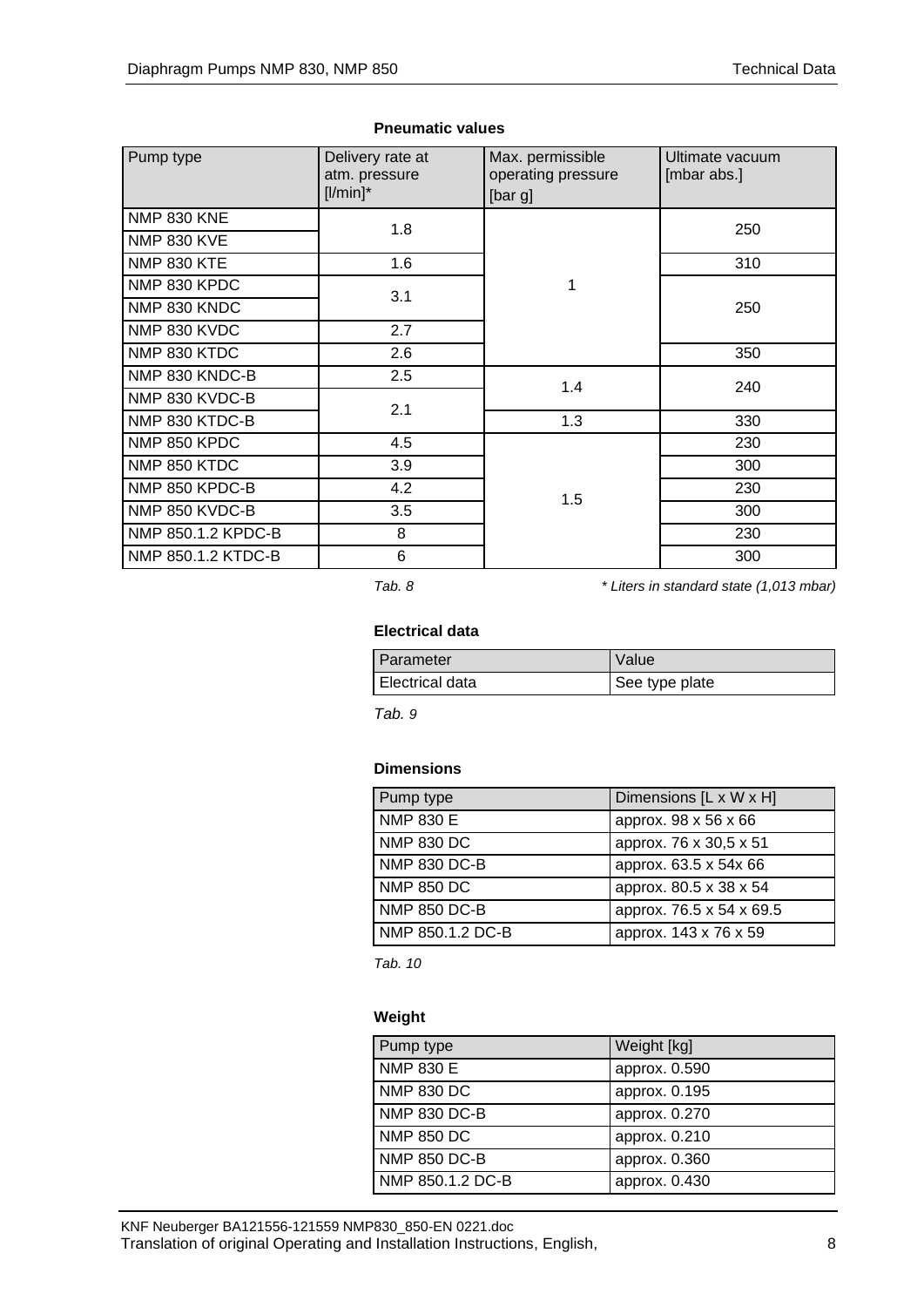#### *Tab. 11*

#### **Other parameters**

| Parameter                                        | Values                                                                        |
|--------------------------------------------------|-------------------------------------------------------------------------------|
| Pneumatic connections<br><b>NMP 830</b>          | For tube ID 4 mm                                                              |
| Pneumatic connections<br><b>NMP 850</b>          | For tube ID 5 mm                                                              |
| Pneumatic connections<br>NMP 850.1.2             | For tube ID 4 mm                                                              |
| Permissible<br>ambient temperature               | + 5 °C to + 40 °C                                                             |
| Permissible media temperature                    | + 5 °C to + 40 °C                                                             |
| Maximum permissible ambient<br>relative humidity | 80 % for temperatures up to<br>31 °C, decreasing linearly to<br>50 % at 40 °C |
| Max. altitude of site<br>[m above sea level]     | 2000                                                                          |

*Tab. 12*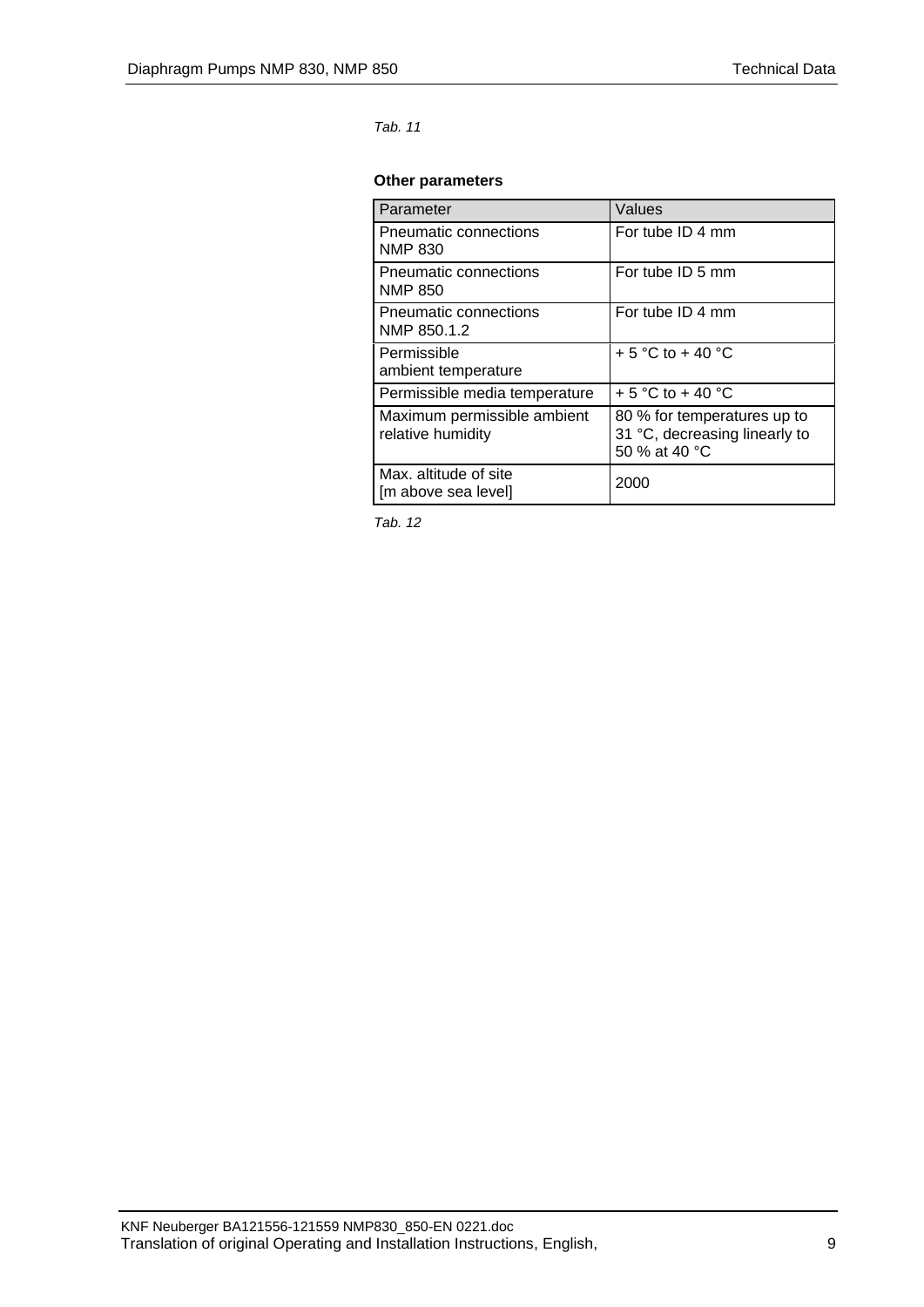# <span id="page-9-0"></span>**5. Design and function**

#### **Design**

- **1** Motor
- **2** Inlet
- **3** Outlet
- **4** Pump head



*Fig. 1: Diaphragm pump NMP 830\_\_DC*

#### **Function**

- **1** Outlet valve
- **2** Inlet valve
- **3** Transfer chamber
- **4** Diaphragm
- **5** Eccentric
- **6** Connecting rod
- **7** Pump drive





The pumps transfer, compress and evacuate gases.

The elastic diaphragm (**4**) is moved up and down by the eccentric (**5**) and the connecting rod (**6**). In the downward stroke it aspirates the gas to be transferred via the inlet valve (**2**). In the upward stroke, the diaphragm presses the medium out of the pump head via the outlet valve (**1**). The transfer chamber (**3**) is hermetically separated from the pump drive (**7**) by the diaphragm.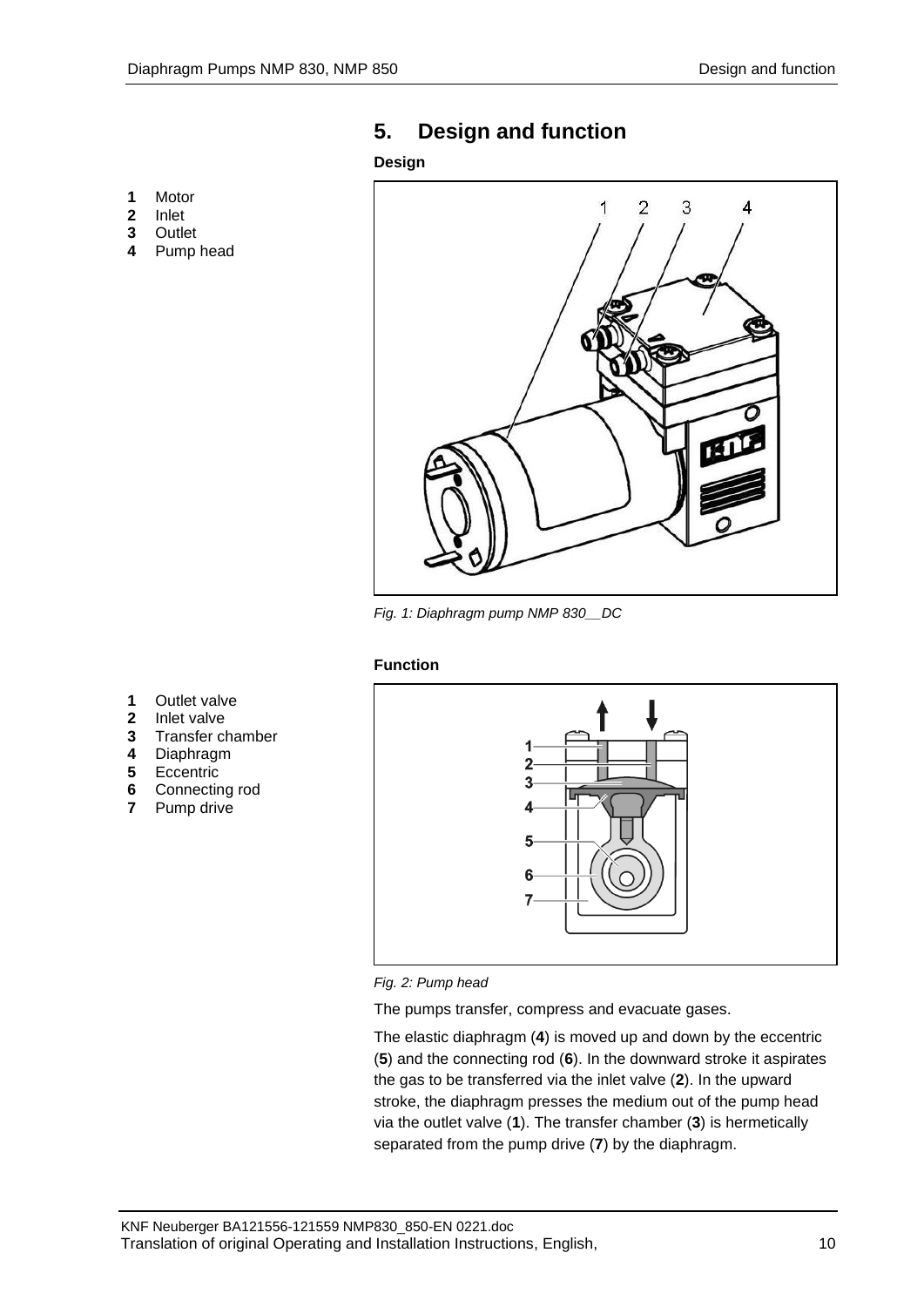## Only install and operate the pumps under the operating parameters and conditions described in Chapter [4,](#page-5-0) Technical data. Observe the safety precautions (see Chapter 3). **6.1. Installation of the pump** ➔ Before installation, store the pump at the installation location to bring it up to ambient temperature. **→** See the data sheet for the mounting dimensions. ➔ Make sure that the installation location is dry and the pump is protected against rain, splash, hose and drip water. ➔ Install the pump at the highest point in the system to prevent condensate from collecting in the pump head. ➔ Choose a safe location (flat surface) for the pump.  $\rightarrow$  Protect the pump from dust. ➔ Protect the pump from vibrations and jolts. For pumps with alternating current motors: Mounting dimensions Installation location Touch and foreign object protection

<span id="page-10-0"></span>**6. Installation and connection**



Danger of injury during operation

- **→** Take protective measures against touching parts which are energised (live), such as electrical connections or windings.
	- **→** Take protective measures against touching moving parts (e.g. fan).

Danger of damaging the pump during operation

➔ Take protective measures to ensure that no foreign objects can get into the pump or penetrate the motor (see protection class).

# **6.2. Electrical connection**

For pumps with alternating current motors:



Risk of electric shock, danger of death

**→** Pump should only be connected by a specialist.

➔ Only connect the pump when the power supply is turned off.

For pumps with alternating current motors:

- **→** Only have the pump connected by an authorized specialist.
- $\rightarrow$  Only have the pump connected when the power supply is disconnected.
- ➔ All electrical connection work must adhere to the pertinent guidelines, regulations and technical standards.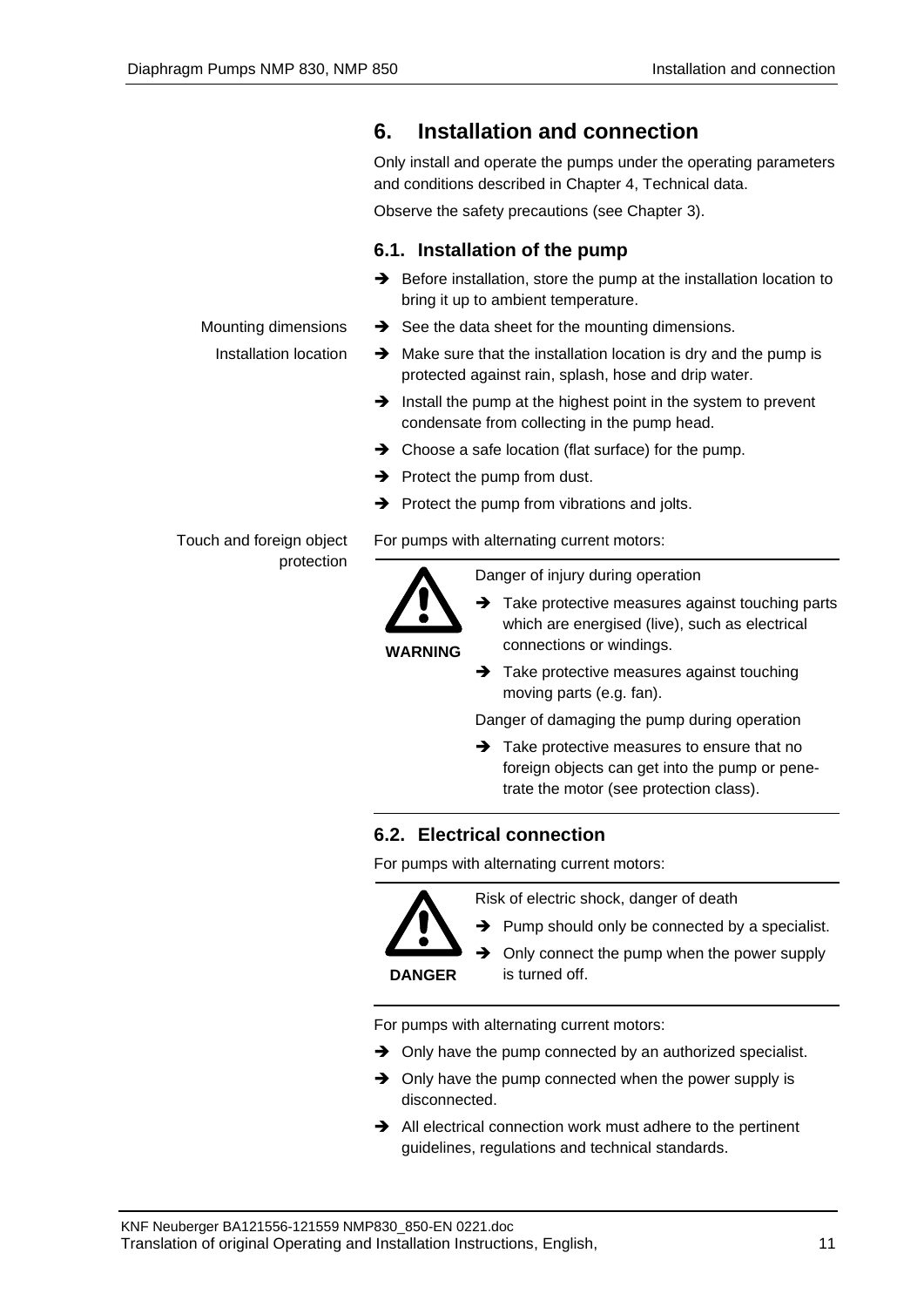## **Connecting pump**

- 1. Compare the supply data with the data on the motor-plate. For operating current see type plate.
- The voltage must not vary by more than + 10% and 10% from T that shown on the type-plate.
- 2. Connect the earth (ground) wire to the motor (not necessary on dc motors up to 24V).
- 3. Connect the positive and negative pole.
- Always check polarity of cables.
	- For DC motors: red motor lead: + black motor lead: -

In the case of brushless DC motors: incorrect polarity may cause damage to the electronics.

#### EMC-compatible Installation brushed DC-Motor

- The Tests:
- Magnetic field with energy-technical frequency
- Electromagnetic HF field, amplitude-modulated
- Electromagnetic HF field, pulse-modulated
- Discharging of static electricity
- High frequency, asymmetric
- Fast transients

were not carried out, cause the products do not contain electronic modules, which can be affected by these tests.

The Surge-test can only be passed with additional means, or is not mandatory, if:

From EN61000-6-1 technical norm for EMC protection, part 1,10 test demands for EMC protection, table 3, EMC protection, D.C. power in- and outputs. Remark 3: (quotation) Not to be used with input connections which are foreseen for a connection with a battery or a rechargeable battery which has to be removed or disconnected from the device for the recharge.

Devices with a D.C. power input which are foreseen to be operated with an A.C. / D.C. converter have to be tested at an A.C. power input of an A.C. / D.C. converter fixed by the manufacturer. In case the converter was not fixed they have to be tested at an A.C. power input of a typical (usual) A.C. / D.C. converter.

The test is applicable for D C power inputs which are foreseen for a permanent connection to cables which are longer than 10 m.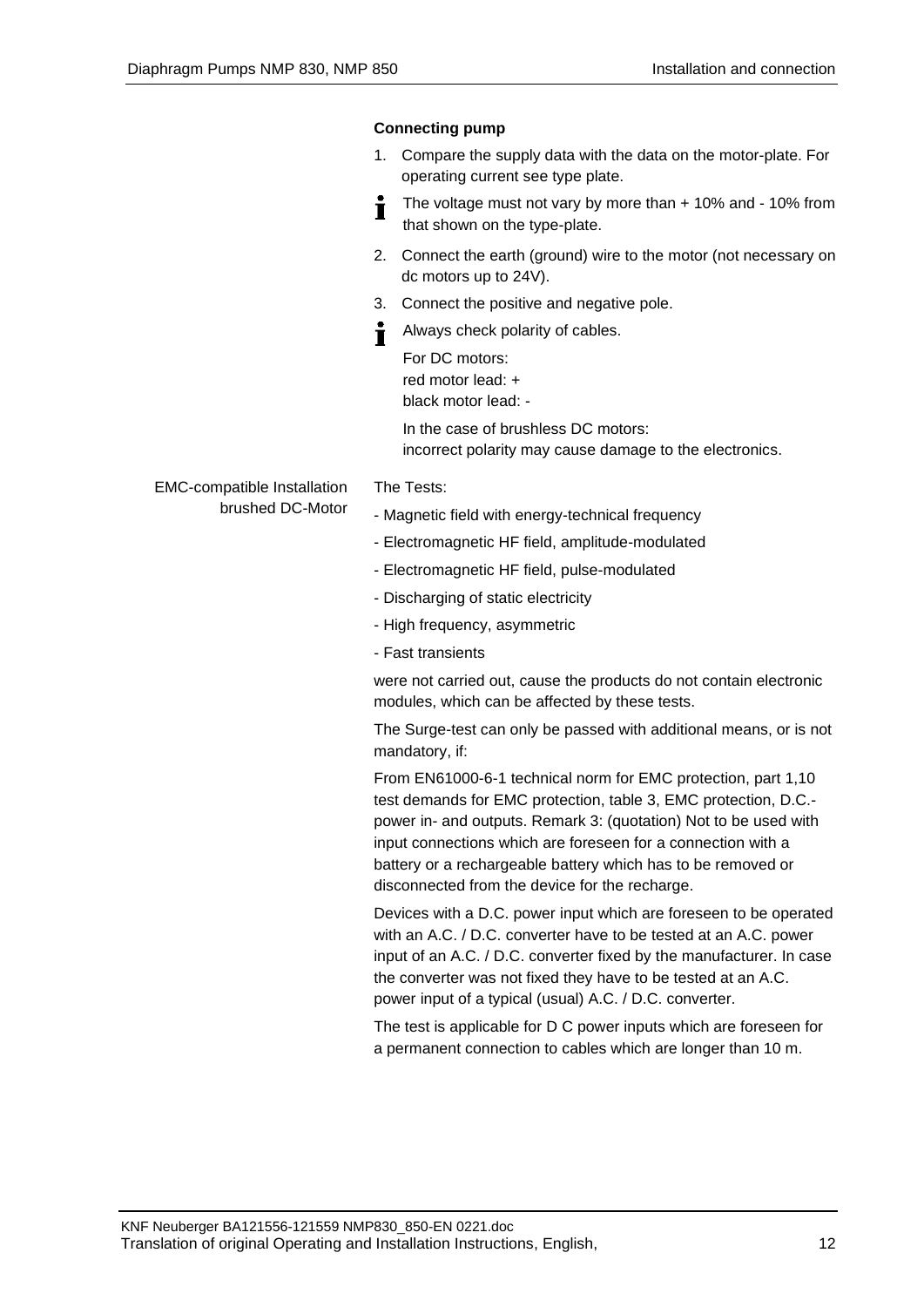EMC-compatible Installation brushless DC-Motor

In order to remove the electrical interference according to EN 55014-1:1993 + A1:1997 all pumps with brushless DC motor (DC-B) must be equipped with an additional electronic circuit. This electronic circuit has to be installed as close to the motor as possible.

The supplemental circuit must be structured according to the following electrical diagram and the components defined therein in order to achieve the required level of suppression

C1: Capacitor ≥ 470 μF



*Fig. 3: Electrical diagram of the supplemental circuit*

## **6.3. Pneumatic connection**

| Connected    | $\rightarrow$ Only connect components to the pump which are designed for                                                 |
|--------------|--------------------------------------------------------------------------------------------------------------------------|
| components   | the pneumatic data of the pump (see Chapter 4, Technical da-<br>ta).                                                     |
| Pump exhaust | $\rightarrow$ If the pump is used as a vacuum pump, safely discharge the<br>pump exhaust at the pump's pneumatic outlet. |
|              | <b>Connecting pump</b>                                                                                                   |
|              |                                                                                                                          |

- A marking on the pump head shows the direction of flow. Ť
- 1. Remove the protective plugs from the hose connectors.
- 2. Connect the suction line and pressure line.
- 3. Lay the suction and pressure line at a downward angle to prevent condensate from running into the pump.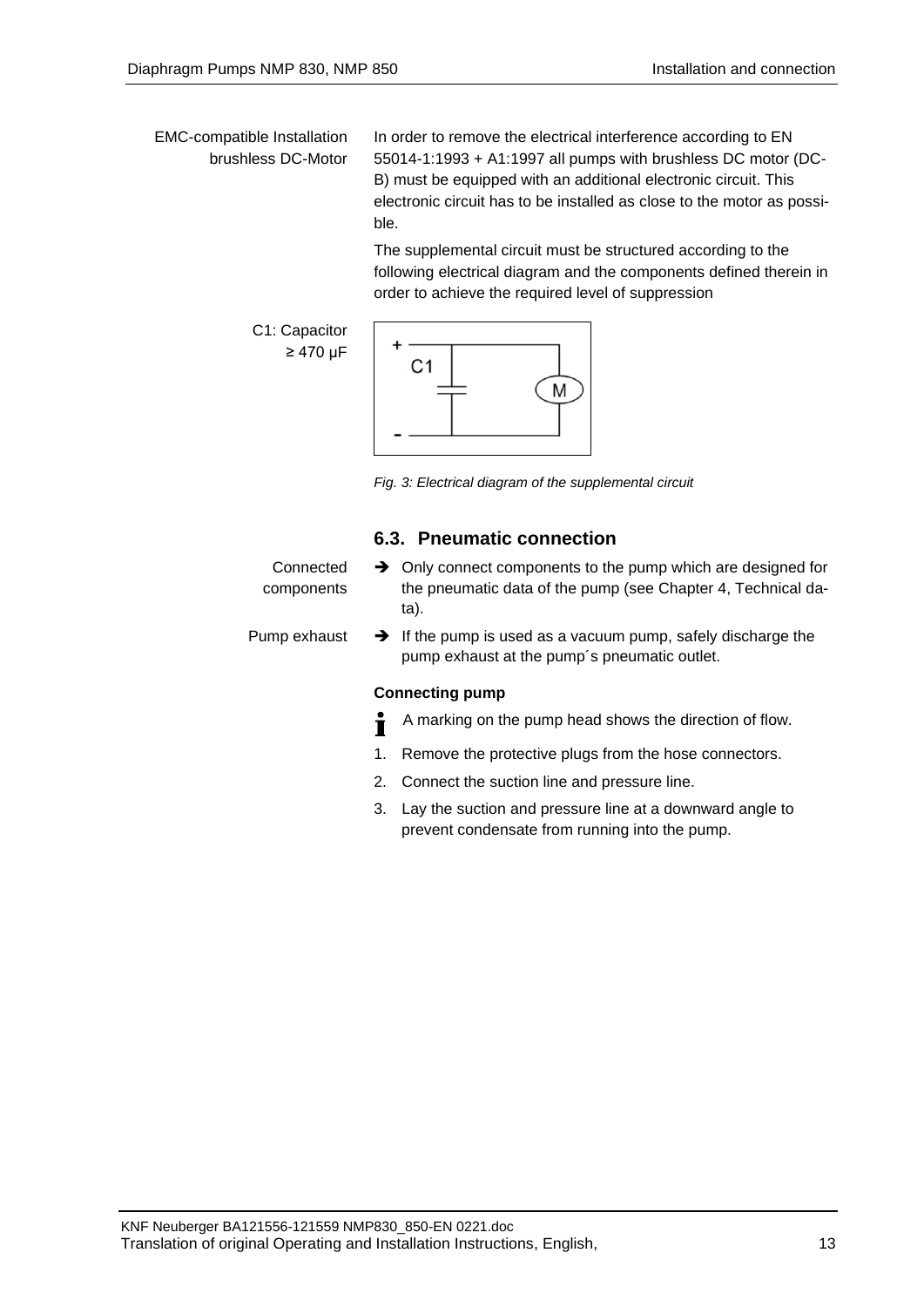## **6.4. Fixation**

## **Fixation (for NMP830 and NMP850)**

The pump offers two mounting points, which allow an easy fixation of the pump with either 2x Delta PT35 screws on the side or 4x DIN 912 M3 screws on the bottom with max. 0.5 Nm torque.



## **Fixation (for NMP830K\_DC-B and NMP850K\_DC-B)**

The pump offers two different ways for mounting, which allow an easy fixation of the pump with 2x Delta PT35 screws on the side or 2x DIN 912 M3 screws on the bottom.



## **Fixation (for NMP850.1.2)**

The pump offers two different ways for mounting, which allow an easy fixation of the pump with 2x DIN 912 M3 screws.

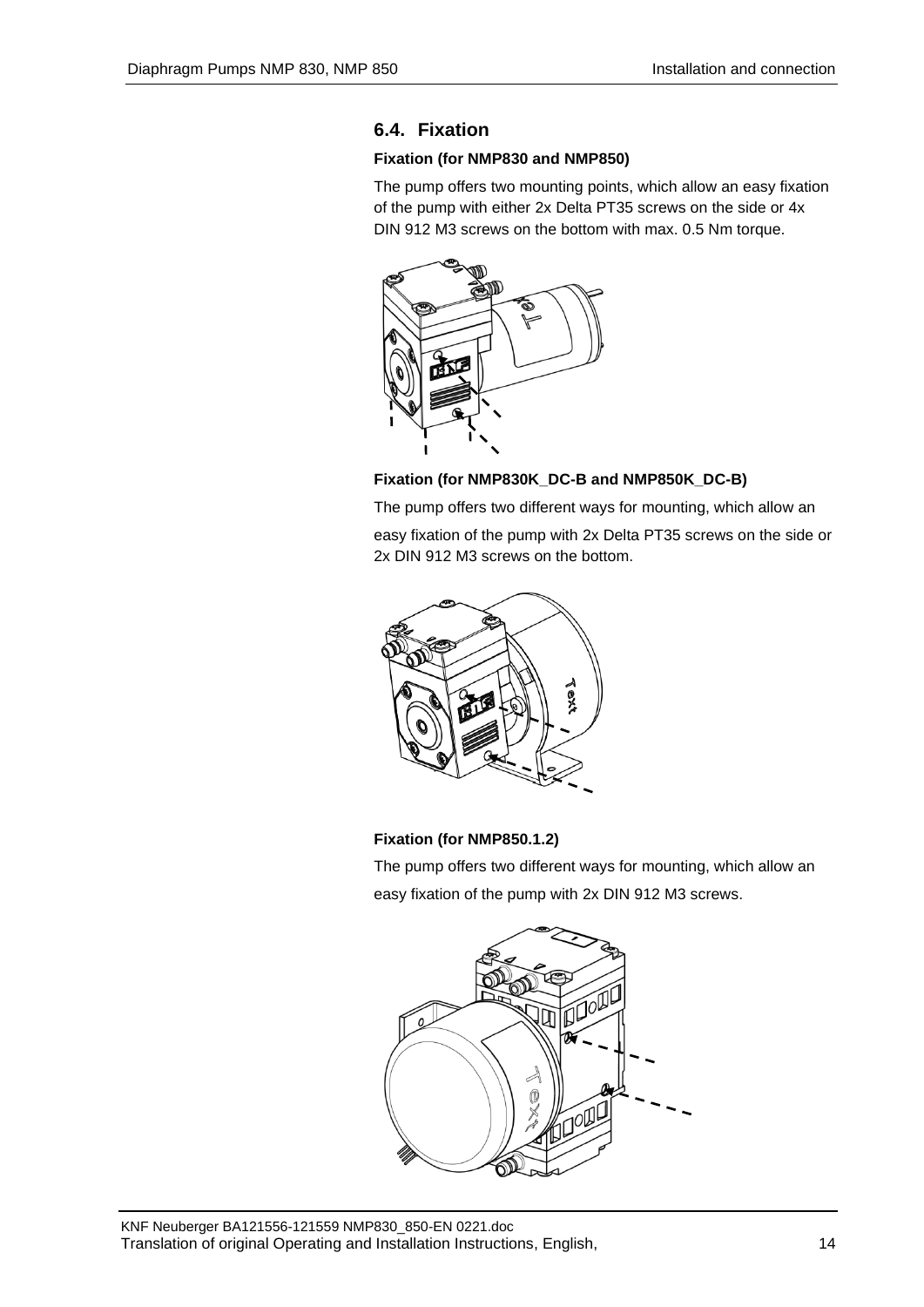# <span id="page-14-0"></span>**7. Operation**

Only operate the pumps under the operating parameters and conditions described in Chapter [4,](#page-5-0) Technical data.

Make sure the pumps are used properly (see Chapter 2.1).

Make sure the pumps are not used improperly (see Chapter 2.2).

Observe the safety precautions (see Chapter 3).

**WARNUNG**

Hazard of the pump head bursting due to excessive pressure increase

- **→** Do not exceed max. permissible operating pressure (see Chapter 4, Technical data).
- **→** Monitor pressure during operation.
- ➔ If the pressure exceeds the maximum permissible operating pressure, immediately switch off pump and eliminate fault (see Chapter 8. Troubleshooting).
- ➔ Only throttle or regulate the air or gas quantity in the suction line to prevent the maximum permissible operating pressure from being exceeded.
- ➔ If the air or gas quantity in the pressure line is throttled or regulated, make sure that the maximum permissible operating pressure is not exceeded.
- Ť Excessive pressure (with all of the related hazards) can be prevented by placing a bypass line with a pressure-relief valve between the pressure and suctions sides of the pump. For further information, contact our technical adviser (see front page for telephone number).
- ➔ With the pump at a standstill, open pressure vacuum and suction lines to normal atmospheric pressure. Pump standstill
- The pump may not start up against pressure or vacuum during Switching pump on Ť switch-on. This also applies in operation following a brief power failure.
	- ➔ Make sure that normal atmospheric pressure is present in the lines during switch-on.
	- ➔ Regulary inspect the pump for external damage or leaks. Diaphragm and valve plate(s) are the only parts subject to wear. Wear is usually indicated by a drastic reduction in the pneumatic performance. When replacing parts proceed as described in Chapter 8. Inspection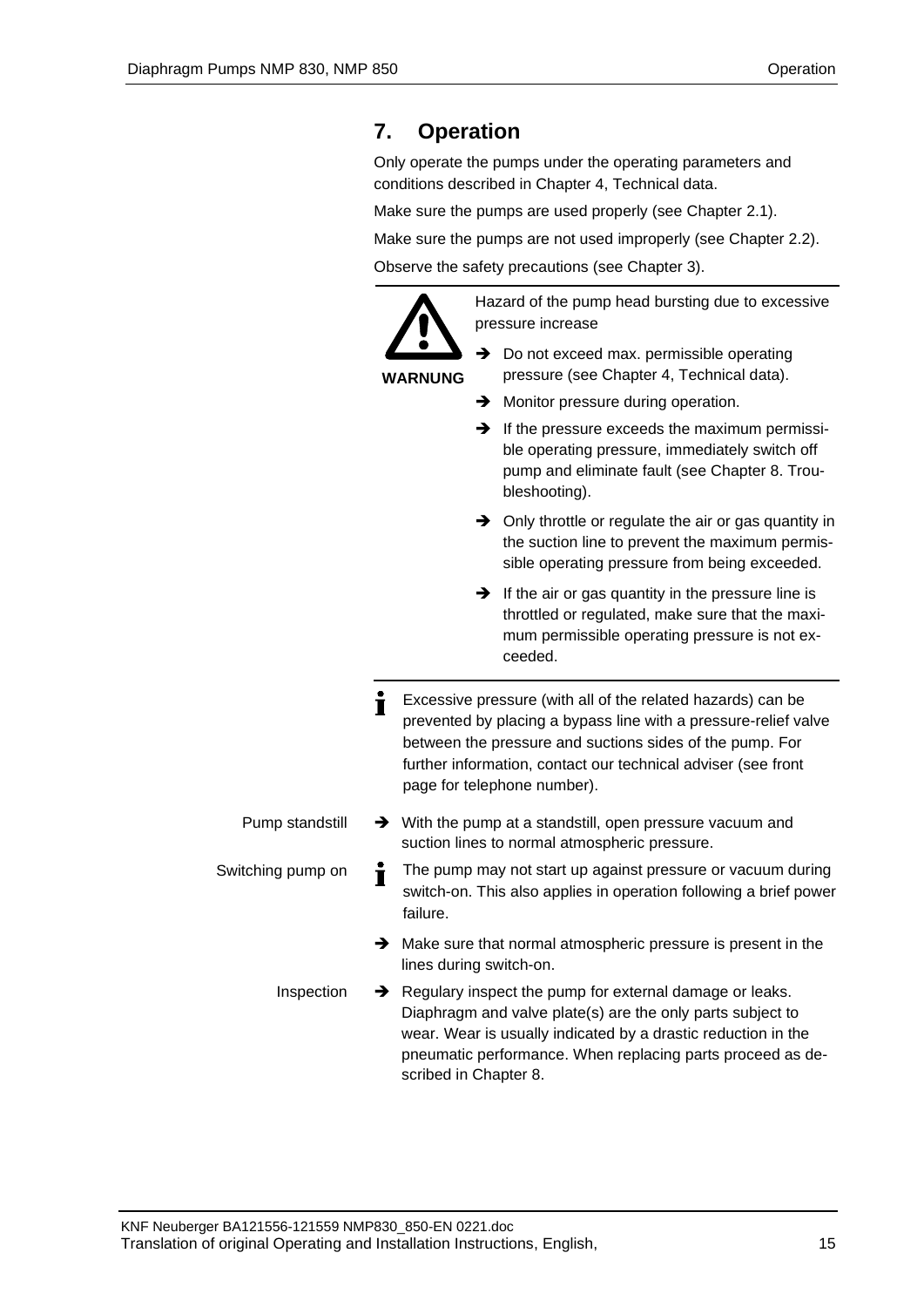# <span id="page-15-0"></span>**8. Servicing**

#### **Before working on the pump, isolate the power supply securely, then check that the lines are not live.**

Always change valve plate(s), diaphragm, and O-rings (if existing) at the same time.

| 8.1. | <b>NMP 830</b> |  |
|------|----------------|--|
|------|----------------|--|

Parts required

| Type range        | Part                                       | Order-No.                  |
|-------------------|--------------------------------------------|----------------------------|
| <b>NMP 830 KP</b> | 1 Diaphragm<br>2 Valve plates<br>2 O-Rings | 045742<br>125971<br>056651 |
| NMP 830 KN_       | 1 Diaphragm<br>2 Valve plates<br>2 O-Rings | 045742<br>125973<br>023544 |
| NMP 830 KV_       | 1 Diaphragm<br>2 Valve plates<br>2 O-Rings | 051574<br>126108<br>023545 |
| NMP 830 KT_       | 1 Diaphragm<br>2 Valve plates<br>2 O-Rings | 073735<br>125970<br>023545 |

*Tab. 13: Parts*

Tools required

| Fool                         |  |
|------------------------------|--|
| Torx screwdriver, Torx 10 IP |  |
| I Pencil                     |  |

*Tab. 14: Tools*

## **Specification**

- **1** Screw
- **2** Head plate
- **3** Valve plate
- **4** O-ring
- **5** Intermediate plate
- **6** Diaphragm
- **7** Spacer

## See fig. 4.

- 1. Mark the position of head parts relative to each other by a drawing line with a pencil. This helps to avoid incorrect assembly later.
- 2. Undo the four screws (**1**) in the head.
- 3. Lift the head plate (**2**) and the intermediate plate (**5**) complete with valve plates (**3**) and O-rings (**4**) off the housing.
- 4. Hold the pump with one hand, so that the diaphragm is pointing downwards. Lift the diaphragm (**6**) by the opposing side

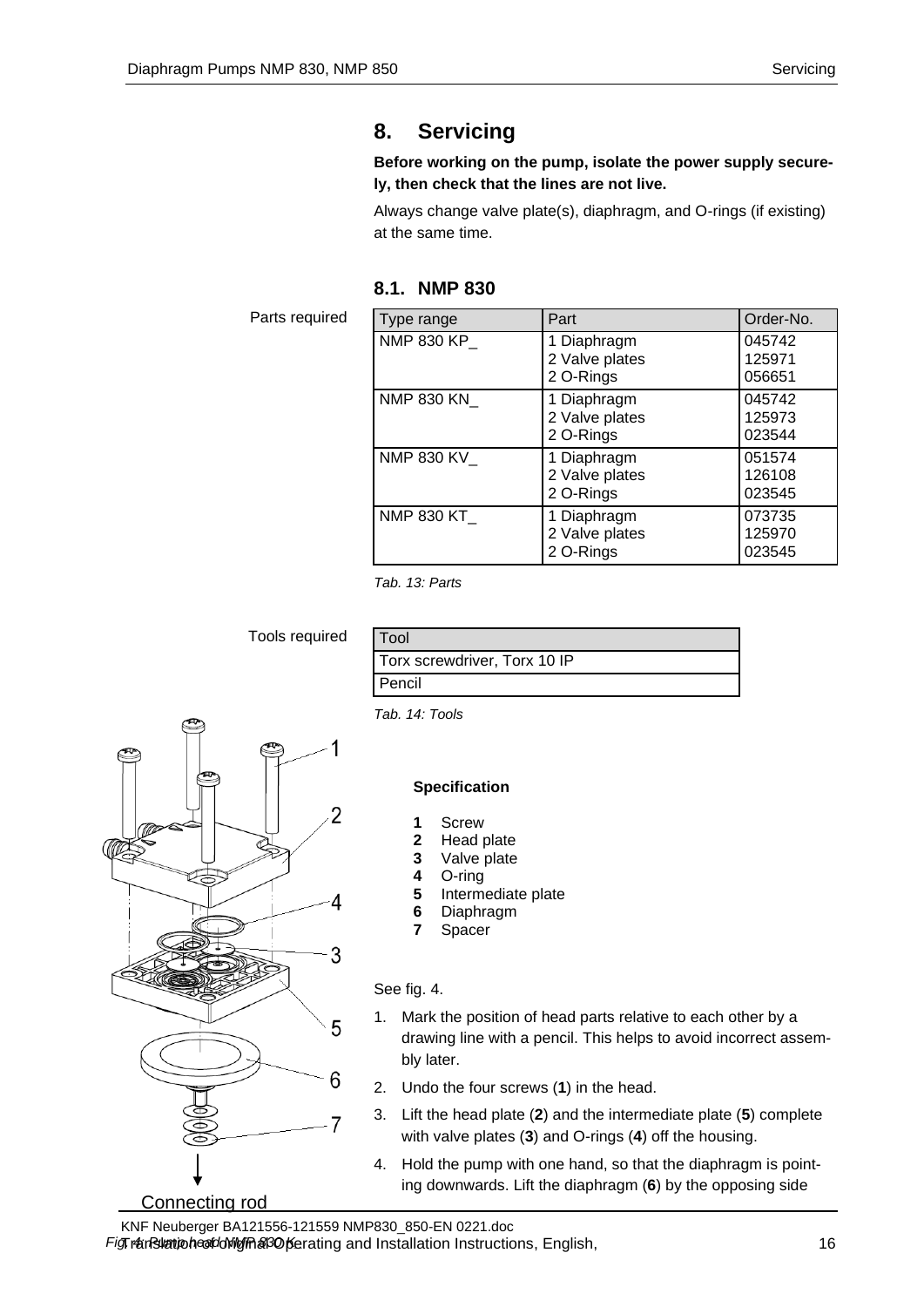edges, grasp it and unscrew it in the counter-clockwise direction.

- 5. Take the diaphragm spacers (**7**) off the threaded portion of the diaphragm and put them on the threaded portion of the new diaphragm.
- 6. Move the connecting rod to the upper point.
- 7. Screw the new diaphragm (**6**) with spacers (**7**) clockwise onto the connection rod and tighten hand-tight.
- 8. Place the intermediate plate (**5**) on the housing, in the position indicated by the drawing line.
- 9. Exchange both valve plates (**3**) and both O-rings (**4**). The valve plates for pressure and suction sides are identical, as are upper and lower sides of the plates.
- 10. Place the head plate (**2**) on the intermediate plate (**5**), in the position indicated by the drawing line; gently tighten the four screws (**1**) evenly and diagonally (if a torque screwdriver is available: torque about 0.30 Nm).
- 11. Let the pump run.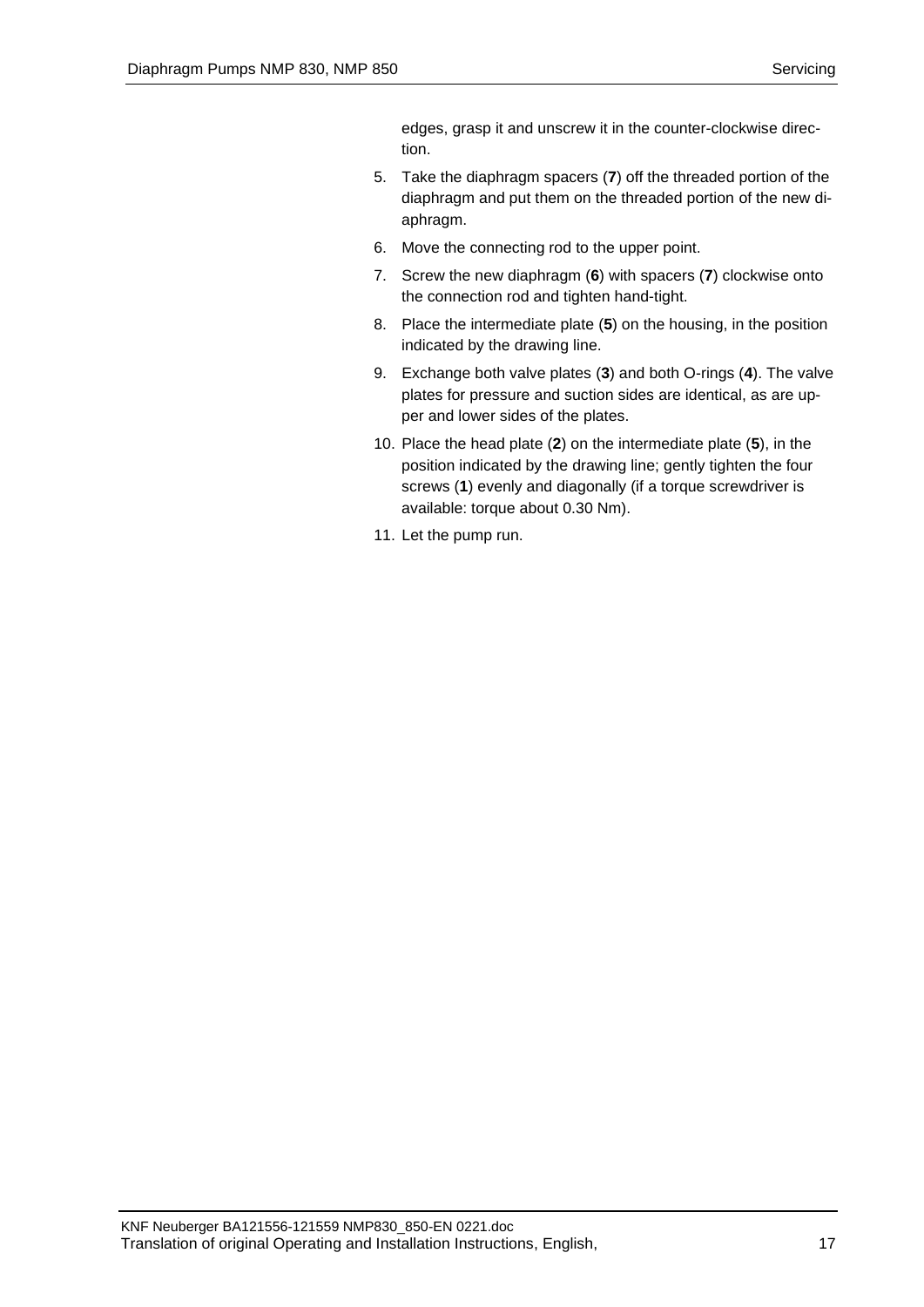## **8.2. NMP 850**

Parts required

| Typre range       | Parts                          | Order-No.        |
|-------------------|--------------------------------|------------------|
| <b>NMP 850 KP</b> | 1 Diaphragm<br>1 Valve plate   | 314717<br>059785 |
| NMP 850.1.2 KP    | 2 Diaphragms<br>2 Valve plates | 314717<br>059785 |
| <b>NMP 850 KT</b> | 1 Diaphragm<br>1 Valve plate   | 059784<br>059786 |
| NMP 850.1.2 KT    | 2 Diaphragms<br>2 Valve plates | 059784<br>059786 |

*Tab. 15: Parts*

Tools required

| <b>Tools</b>                 |
|------------------------------|
| Torx screwdriver, Torx 10 IP |
| Pencil                       |

*Tab. 16: Tools*



*Fig. 5: Pump head NMP 850 K\_*

#### **Specification**

- **1** Screw
- **2** Head plate<br>**3** Valve plate
- **3** Valve plate (one piece)
- **4** Intermediate plate
- **5** Diaphragm
- **6** Connecting rod disc
- **7** Spacer

## See fig. 5.

For pump NMP 850.1.2 KPDCB:

To avoid opening the pneumatic connection between the pump heads service the pump as described below with the following addition: Make steps 1 to 3 and 11 for both pump heads together.

- 1. Mark the position of head parts relative to each other by a drawing line with a pencil. This helps avoid incorrect assembly later.
- 2. Undo the four screws (**1**) in the head.
- 3. Lift the head plate (**2**) and the intermediate plate (**4**) off the housing.
- 4. Hold the pump with one hand, so that the diaphragm is pointing downwards. Lift the diaphragm (**5**) by the opposing side edges, grasp it and unscrew it in the counter-clockwise direction.
- 5. Remove connection rod disc (**6**) and diaphragm spacers (**7**) from the threaded pin of the diaphragm.
- 6. Push the connection rod disc (**6**) and the diaphragm spacers (**7**) in this order onto the threaded pin of the new diaphragm.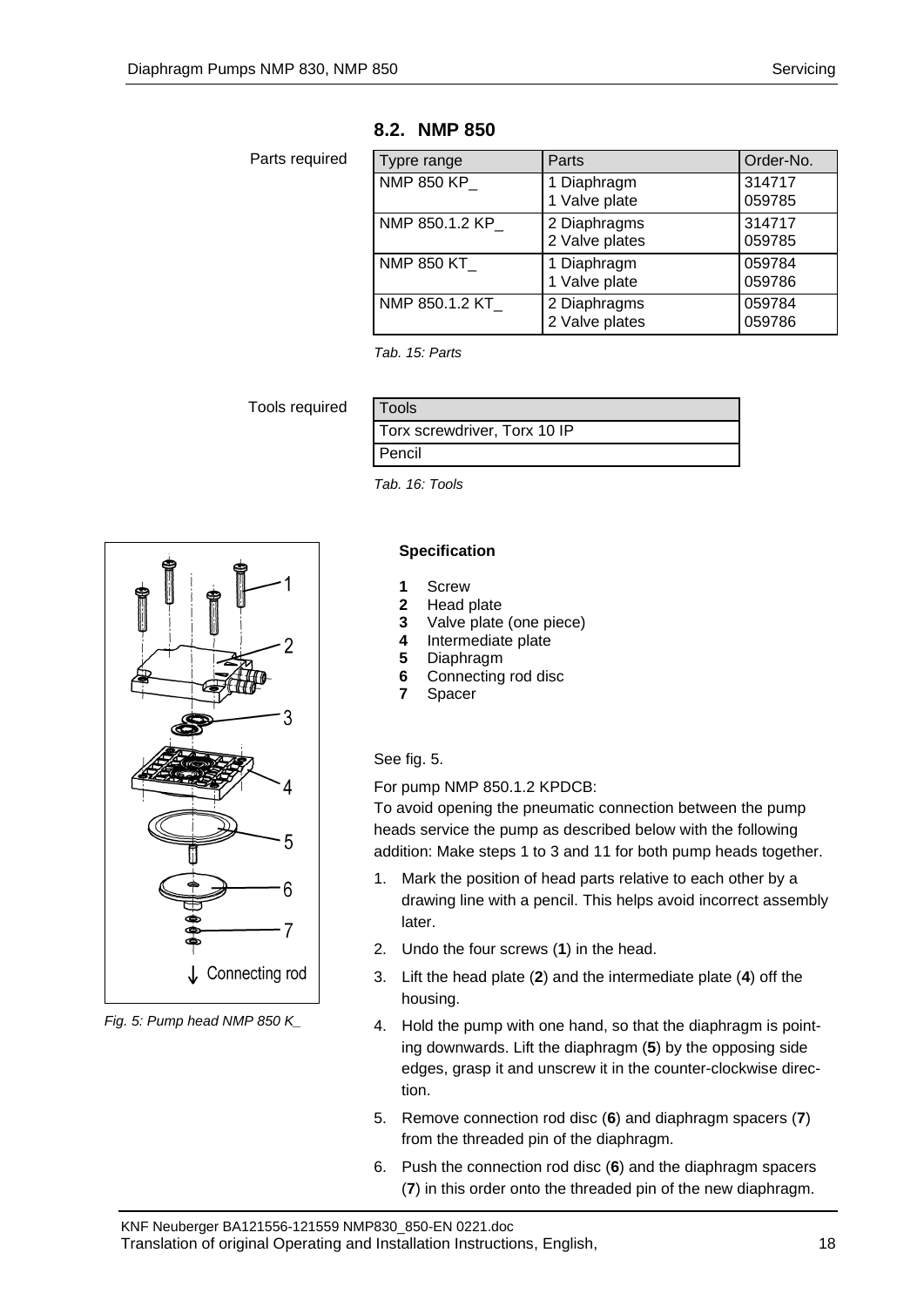- 7. Move the connecting rod to the upper point.
- 8. Screw the new diaphragm (**5**) with connection rod disc (**6**) and spacers (**7**) clockwise onto the connection rod and tighten hand-tight.
- 9. Place the intermediate plate (**4**) on housing, in the position indicated by the drawing line.
- 10. Place the new valve plate (**3**) on the intermediate plate (**4**).
- 11. Place the head plate (**2**) on the intermediate plate (**4**), in the position indicated by the drawing line; gently tighten the four screws (**1**), evenly and diagonally (if a torque screwdriver is available: torque about 0.30 Nm).
- 12. Let the pump run.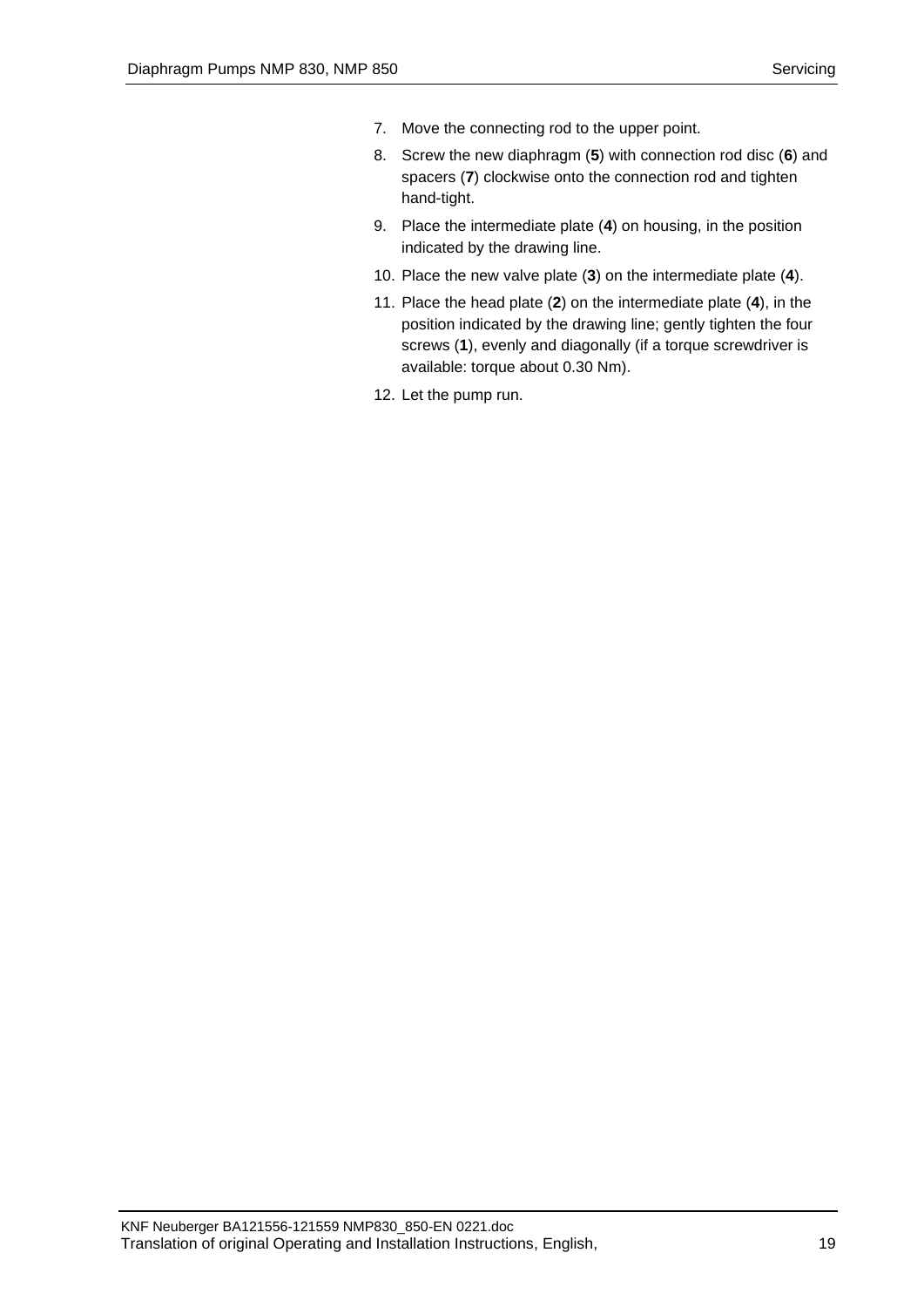# <span id="page-19-0"></span>**9. Troubleshooting**

- ➔ Disconnect the pump power supply before working on the pump.
- **→** Make sure the pump is deenergized and secure.

Check the pump (see Tab. 14 and 16).

| Pump does not transfer                            |                                                        |
|---------------------------------------------------|--------------------------------------------------------|
| Cause                                             | Fault remedy                                           |
| Connections or lines blocked.                     | Check connections and lines.<br>→                      |
|                                                   | Remove blockage.<br>→                                  |
| External valve is closed or filter<br>is clogged. | $\rightarrow$ Check external valves and filters.       |
| Condensate has collected in<br>pump head.         | $\rightarrow$ Install pump at highest point in system. |
| Diaphragm or valve plates are<br>worn.            | Replace pump.<br>→                                     |

*Tab. 17*

| Flow rate, pressure or vacuum too low                                                                                                      |                                                                                                                                                                                                       |
|--------------------------------------------------------------------------------------------------------------------------------------------|-------------------------------------------------------------------------------------------------------------------------------------------------------------------------------------------------------|
| The pump does not achieve the output specified in the Technical data or the data sheet.                                                    |                                                                                                                                                                                                       |
| Cause                                                                                                                                      | Fault remedy                                                                                                                                                                                          |
| Condensate has collected in<br>pump head.                                                                                                  | Install pump at highest point in system.<br>→                                                                                                                                                         |
| There is gauge pressure on<br>pressure side and at the same<br>time vacuum or a pressure<br>above atmospheric pressure on<br>suction side. | Change the pressure conditions.<br>→                                                                                                                                                                  |
| Pneumatic lines or connection<br>parts have an insufficient cross<br>section.                                                              | Disconnect pump from system to determine output values.<br>→<br>Eliminate throttling (e.g. valve) if necessary.<br>→<br>Use lines or connection parts with larger cross section if<br>→<br>necessary. |
| Leaks occur on connections,<br>lines or pump head.                                                                                         | Eliminate leaks.<br>→                                                                                                                                                                                 |
| Connections or lines completely<br>or partially jammed.                                                                                    | →<br>Check connections and lines.<br>Remove the jamming parts and particles.<br>→                                                                                                                     |
| Head parts are soiled.                                                                                                                     | →<br>Clean head components.                                                                                                                                                                           |
| Diaphragm or valve plates are<br>worn.                                                                                                     | Change diaphragm or valve plates (see Chapter 8 Servicing).<br>→                                                                                                                                      |

*Tab. 18*

#### **Fault cannot be rectified**

If you are unable to determine any of the specified causes, send the pump to KNF Customer Service (see last page for the address).

- 1. Flush the pump to free the pump head of dangerous or aggressive gases.
- 2. Remove the pump
- 3. Clean the pump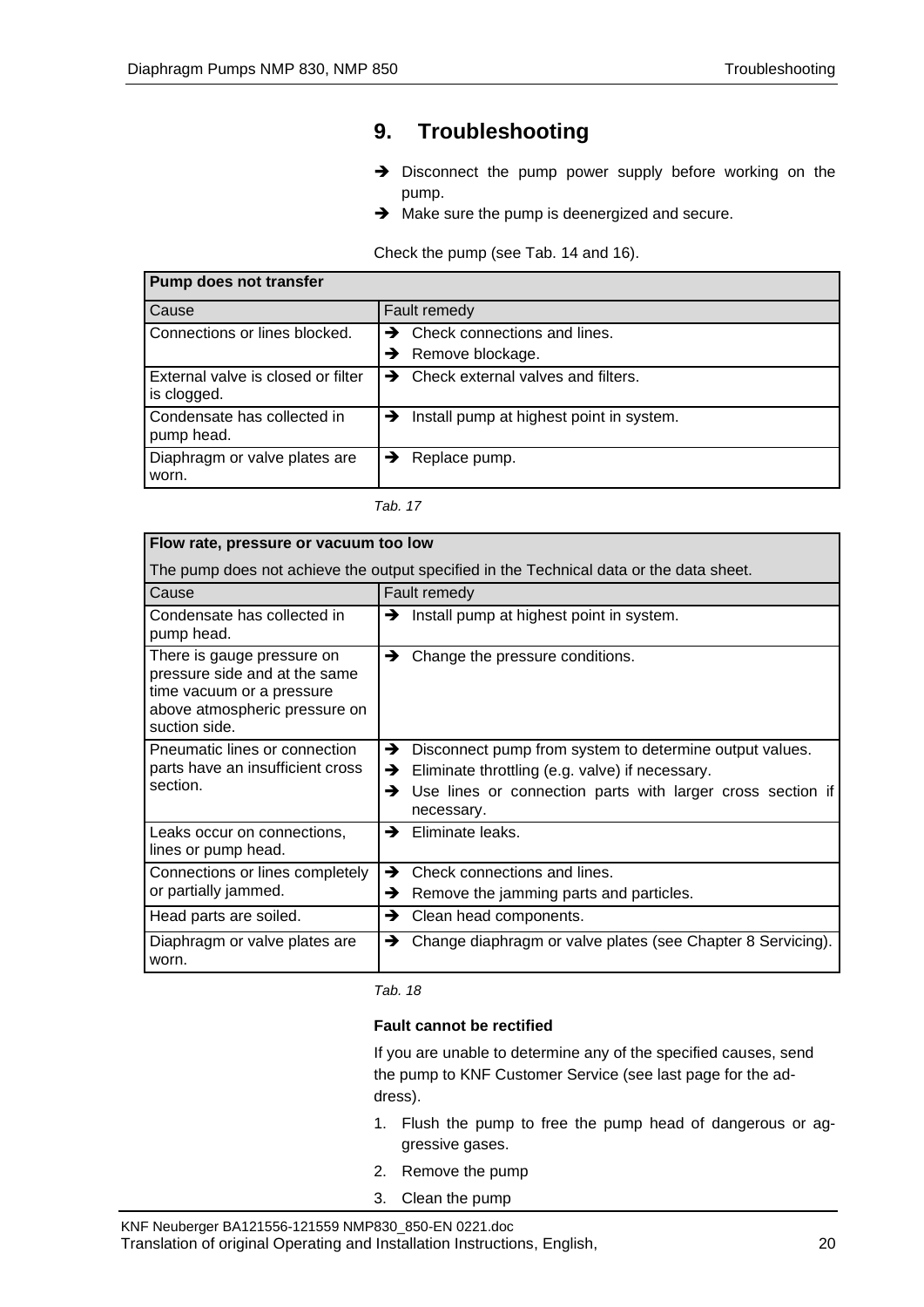4. Send the pump, together with completed Health and Safety Clearance and Decontamination Form (Chapter [10\)](#page-21-0), to KNF stating the nature of the transferred medium.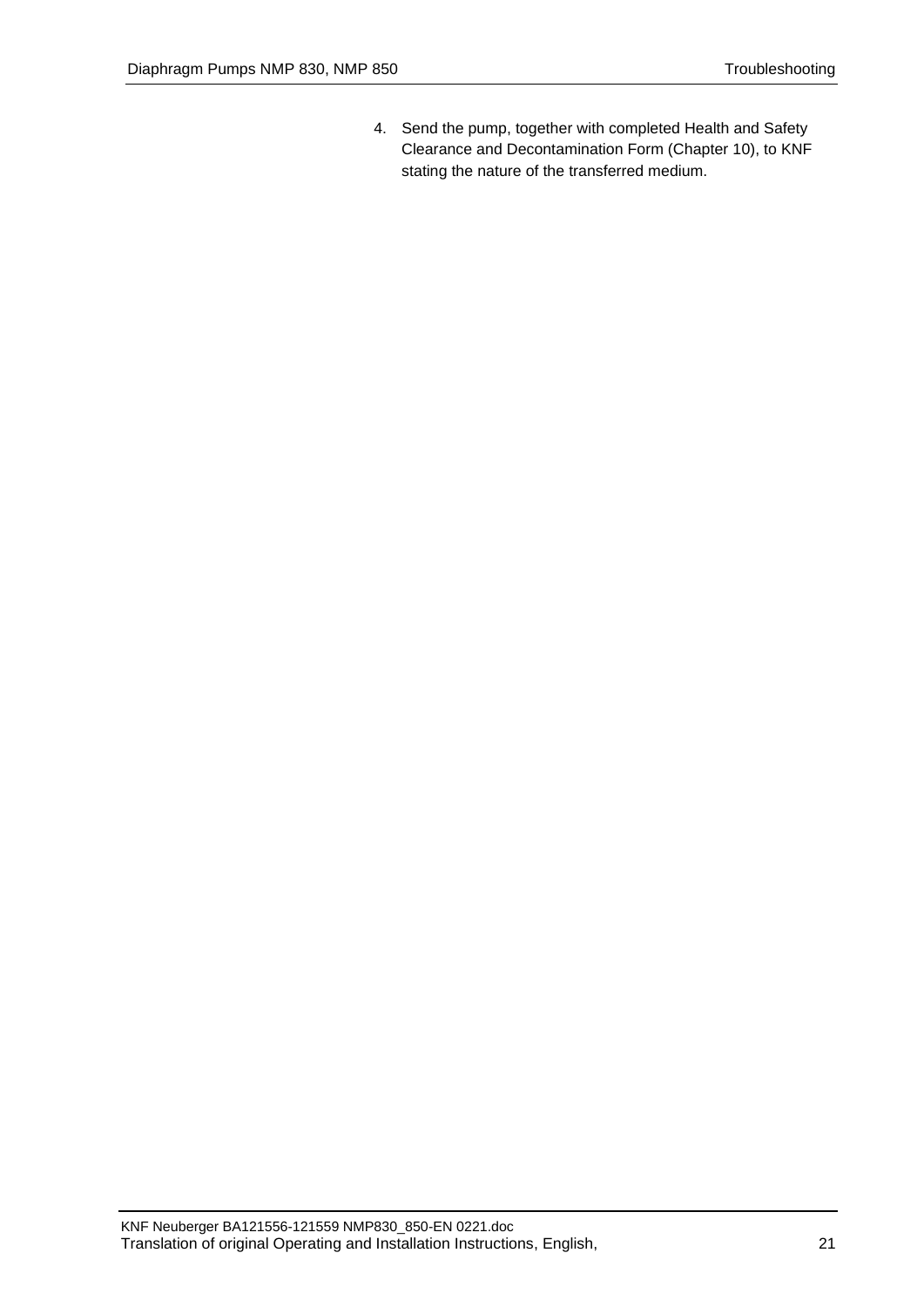## <span id="page-21-0"></span>**10. Returns**

## **Preparing for return**

- 1. Flush the pump with air for a few minutes (if necessary for safety reasons: with inert gas) to free the pump head of dangerous or aggressive gases (see Chapter Flushing the pump).
	- Please contact your KNF sales partner if the pump cannot be Ť flushed due to damages
- 2. Remove the pump.
- 3. Clean the pump (see the Chapter Cleaning the pump).
- 4. Send the pump together with completed Health and Safety Clearance and Decontamination Form to KNF, stating the nature of the transferred medium.
- 5. Package the device securely to prevent further damage to the product. If necessary, request an original packaging at a charge.

## **Returns**

KNF shall undertake to repair the pump only under the condition that the customer presents a certificate regarding the medium that is pumped and the cleaning of the pump. Please follow the instructions at knf.com/repairs.

Contact your KNF sales partner directly if you require additional support for your return service.